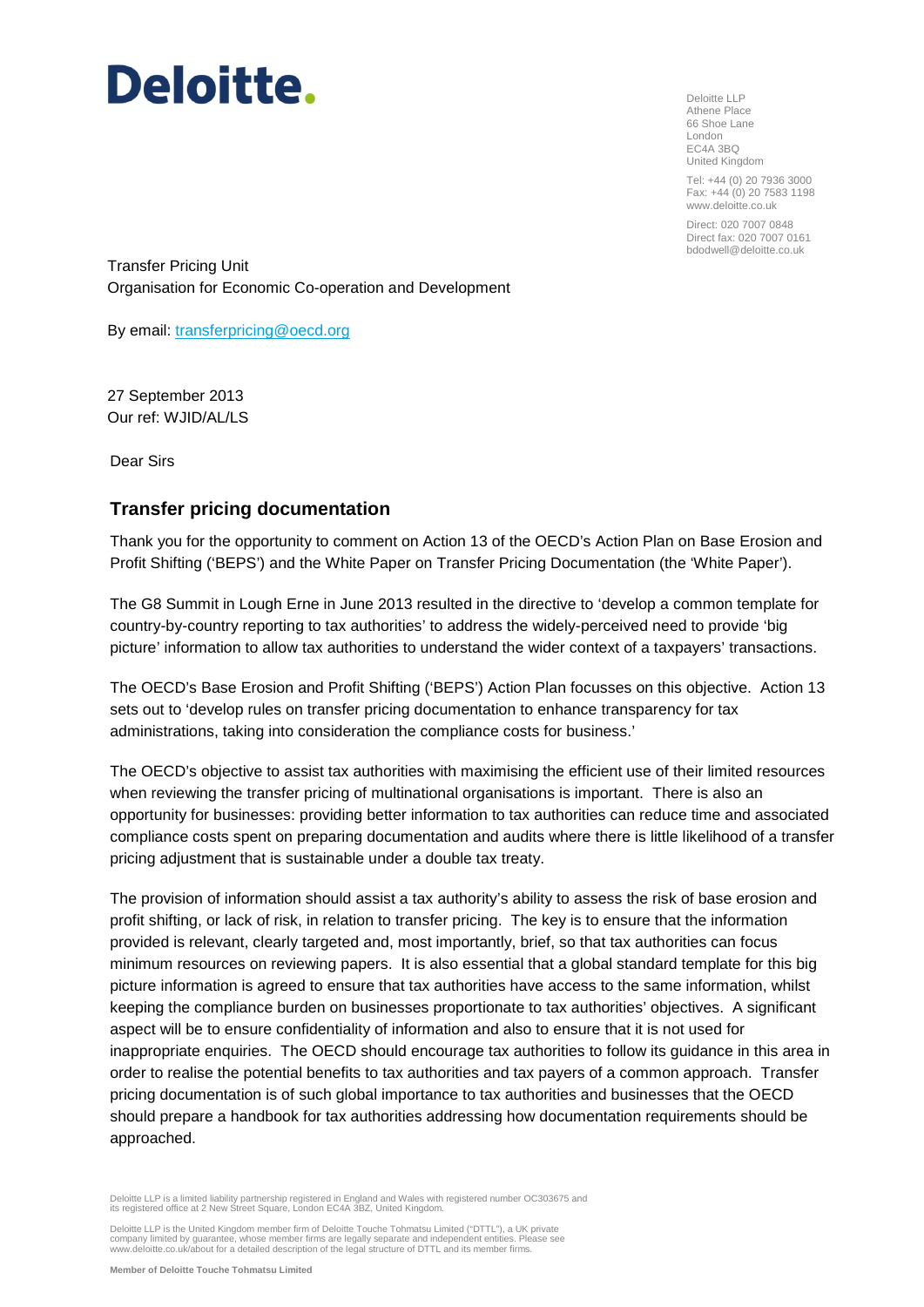Given the early stage of the proposals in the White Paper, our comments are focused on appropriate and useful information at stages in the process, and set out areas for further consideration. Detailed comments on specific paragraphs of the White Paper have not been provided at this stage, but we would be happy to do so if requested.

#### **Purpose of transfer pricing documentation requirements**

The question of the purpose of transfer pricing documentation is an important one to raise, and now is the right time for it to be considered on a global, rather than national, basis. In response to the G8 Directive and Action 13 of the BEPS Action Plan, the OECD White Paper proposes a staged approach to transfer pricing documentation, in particular to address weaknesses in the current unilateral approach to information.

The White Paper sets out three different potential reasons for governments to require the creation and submission of transfer pricing documentation:

- i. to allow tax authorities to conduct an informed risk assessment;
- ii. to ensure that taxpayers have given appropriate consideration to transfer pricing in their tax returns;
- iii. to provide all the information that might be required for a thorough transfer pricing audit.

Different types of information will be required to best meet each of these objectives.

Undertaking a risk assessment requires a high level understanding of the wider picture, whereas a full transfer pricing audit will require very detailed information on a specific transaction or transactions. There are concerns that routinely requesting detailed information at the outset does not help tax authorities as resource constraints mean that important issues are swamped and not picked up. It is also the case that a high documentation burden, when requested routinely for all businesses, may result in taxpayers applying the 'ad hoc materiality and risk screens' referred to in the White Paper (paragraph 43).

Tax authorities will normally need to undertake a risk assessment in relation to transactions, or have access to sufficient information to conclude that a previous risk assessment remains valid, but under the principles of risk assessment an audit should only be required where the facts indicate an adjustment is likely to be needed. Provided a tax authority has sufficient information to conclude on this point, it should not be necessary to invest taxpayer and tax authority resources in compiling and reviewing the entirety of the transfer pricing undertaken by a business. A tiered approach to transfer pricing has the potential to provide these different types of information to tax authorities in the most useful format and at the most appropriate time.

For the first time, the combination of 'big picture' information and the OECD's Draft Transfer Pricing Risk Assessment Handbook means that there is a clear opportunity for the OECD to take the lead in standard setting on documentation requirements. To date, documentation requirements have been set by national governments, often on the introduction of transfer pricing rules and based on the full information needed to conclude a transfer pricing audit; there are many variations of documentation required as a result. One consequence of this is the potential for 'gaps' in tax authorities' understanding of multinational's transfer pricing, and another is difficulties if/when disputes get to Mutual Agreement Procedures process where documentation presented to the two authorities differs due to national laws and practice. For these reasons, now is the appropriate time for the OECD to prepare a new handbook for tax authorities and businesses, setting out guidance on appropriate levels and types of transfer pricing documentation. This handbook should encourage the streamlining of information requirements to those which increase tax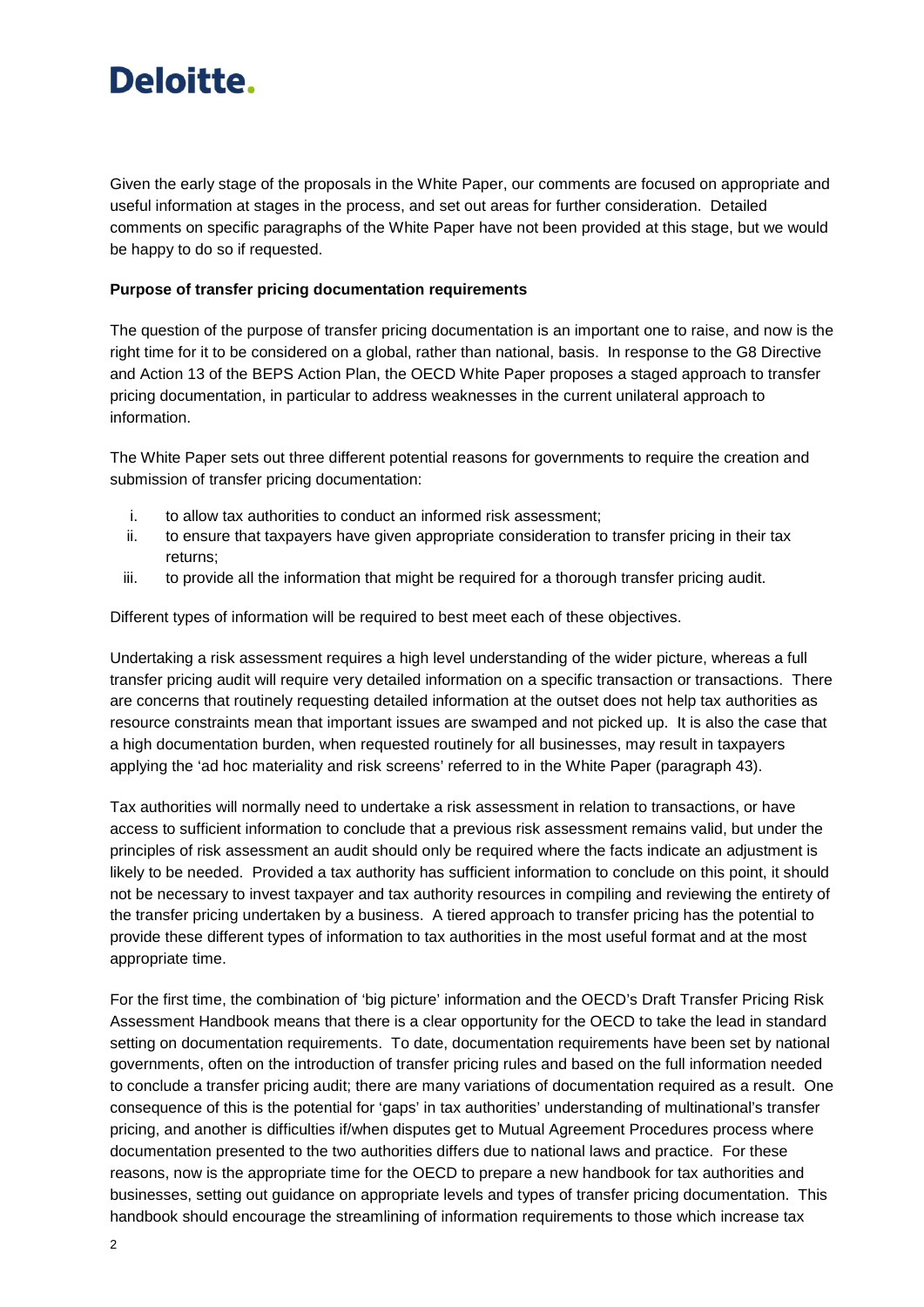

authorities' understanding of the intra-group transactions, the transfer pricing analysis concerning those transactions and/or augment their ability to target in-depth transfer pricing audits to ensure best use of tax authority resources. This is designed to reduce the level of resource and associated cost required by tax authorities to obtain the information needed and in particular to make effective transfer pricing risk assessment decisions. A corresponding saving will be realised for businesses, who can then focus their resources on providing good-quality information which is most useful to tax authorities.

A tiered approach should not limit the meaningful assessment by companies of their transfer pricing position that documentation was initially intended to encourage, but should free businesses to invest time in appropriate assessment rather than complying with administrative requirements which do not enhance the tax authority's understanding of the business or its associated risks.

#### **A tiered approach to transfer pricing documentation**

In order to meet with the twin objectives of providing useful, relevant information to tax authorities for the assessment of transfer pricing risk and adjustments and simplification of documentation requirements, our suggestion is that the OECD handbook for tax authorities on transfer pricing documentation outlines the following:

|      | Description of information                                                                                                                                                                                                                                                                                                                                                                                                                                                                                                                                                                                                                                                                                                                                                                                                                                                                                                                                                                                  | When                                                                                                      |
|------|-------------------------------------------------------------------------------------------------------------------------------------------------------------------------------------------------------------------------------------------------------------------------------------------------------------------------------------------------------------------------------------------------------------------------------------------------------------------------------------------------------------------------------------------------------------------------------------------------------------------------------------------------------------------------------------------------------------------------------------------------------------------------------------------------------------------------------------------------------------------------------------------------------------------------------------------------------------------------------------------------------------|-----------------------------------------------------------------------------------------------------------|
| i.   | 'Global Information Template' (see Appendix I).<br>A common template to share 'big picture' information with tax administrations in a<br>format that does not place an undue cost burden on business.                                                                                                                                                                                                                                                                                                                                                                                                                                                                                                                                                                                                                                                                                                                                                                                                       | Submitted to<br>tax<br>authorities<br>annually                                                            |
| ii.  | 'Transfer Pricing File' (see Appendix II).<br>After reviewing the information provided in the Global Information Template,<br>alongside discussions with the business and considering other factors as outlined in<br>the OECD's Draft Transfer Pricing Risk Assessment Handbook, a tax authority may<br>conclude that the level of transfer pricing risk is such that they request further local<br>entity specific information, in the form of a 'Transfer Pricing File'.<br>A key feature is to provide the most useful information in a common, simplified<br>format which is resource-effective for tax authorities to use, provides the same<br>information to tax authorities on either side of a transaction, and is also cost-<br>effective for business to produce. For some businesses, a 'masterfile' approach (on<br>a global or regional basis) will best suit their business model, so an optional<br>simplified masterfile option should be available as an alternative (see Appendix III). | <b>Taxpayers</b><br>must<br>prepare<br>annually<br>Submitted<br>on request<br>from the tax<br>authorities |
| iii. | Additional detailed, specific information<br>Where a tax authority assesses that the risk of a transfer pricing audit is sufficiently<br>high (in line with the Draft Transfer Pricing Risk Assessment Handbook) to warrant<br>an audit, additional detailed information can be requested as part of the audit<br>process. This information should not have a prescribed format, order, or be part of<br>a pre-prepared file. It would, however, be information that a business would be<br>expected to keep in order to establish that its inter-company pricing is arm's length.                                                                                                                                                                                                                                                                                                                                                                                                                          | On request<br>from the tax<br>authorities<br>as part of a<br>transfer<br>pricing audit                    |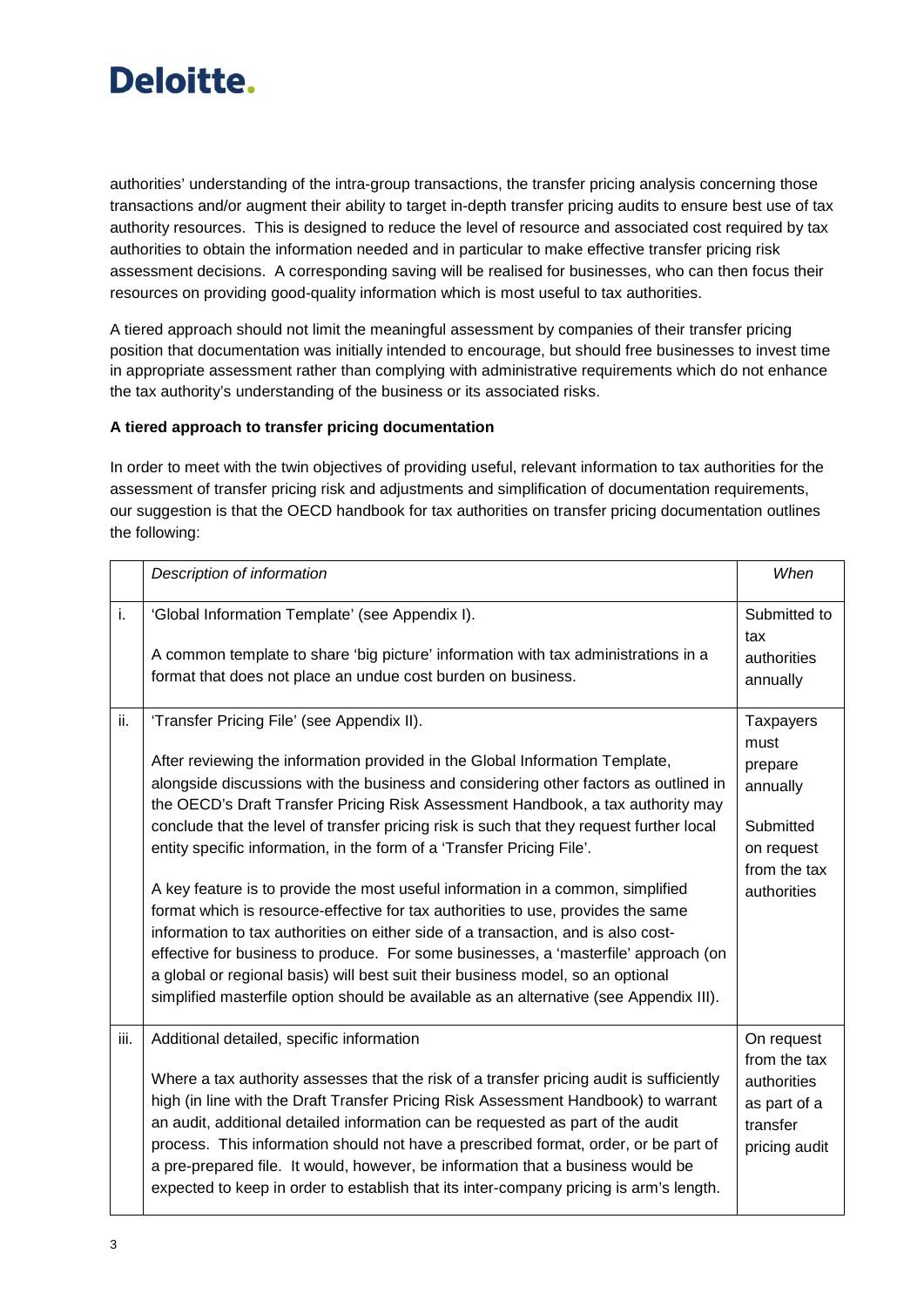Each of these tiers is discussed in further detail below.

#### **Global Information Template**

The benefits to tax authorities of receiving 'big picture' information at an early stage have been recognised by the OECD in the Action Plan on BEPS and by the G8. Inter alia, such information will aid tax authorities in identifying those businesses where it is most appropriate to focus their tax resources.

Businesses have legitimate concerns in relation to the information that will be provided to all tax authorities that the OECD should address. These are:

- 1) There will need to be safeguards to ensure that business-sensitive and tax information remains confidential.
- 2) The OECD should explicitly state that the information should be used in conjunction with other information and factors, in line with the OECD Transfer Pricing Risk Assessment Handbook and discussions with the business, and not as a reason for 'fishing expeditions' with no basis in the principles of transfer pricing as set out in the OECD's Transfer Pricing Guidelines. (This would of course run contrary to the move towards a risk-assessment approach to transfer pricing).

Appendix I includes a proposed draft template for the provision by a group of global information. A key feature of the Global Information Template is sharing high level, useful information in as simple a format as possible.

The template provides a 'standardised format focusing on high level information on the global allocation of profits and taxes paid' and includes the:

'…comprehensive and relevant information on the financial position of multinational enterprises'

as referred to in the G8 Communique from June 2013. It also includes all of the information specified in Action 13 of the OECD's BEPS Action Plan, specifically the:

'…requirement that MNE's provide all relevant governments with needed information on their global allocation of the income, economic activity and taxes paid among countries, according to a common template.'

Each group would be required to provide the information set out in Appendix I on a country by country basis and the Global Information Template would be provided to all tax authorities in countries in which the group operates.

The Global Information Template is the first tier of information provided to tax authorities and would provide an overview of the group's profile, including some key features which may indicate the presence or significance of transfer pricing risk (e.g. profit relative to employment information in comparison to other group companies). It will not, by its nature, provide information that determines whether arm's length pricing has been applied, and the OECD should explicitly say this in its guidance. Nor will it be sufficient, on its own, for tax authorities to conclude their transfer pricing risk assessment in respect of that taxpayer.

The information required should be limited to that which will inform a risk assessment by tax authorities in order to stop it becoming more voluminous, and therefore of potentially lower quality as well as less useful to the tax authorities. For example, providing information on the number of employees and levels of salary costs allows tax authorities to determine whether the workforce consists of a small number of highly qualified individuals or large numbers of lower-paid employees. This type of information allows consideration of the likely distinctions between 'volume' and 'value creation' geographically within the multinational group.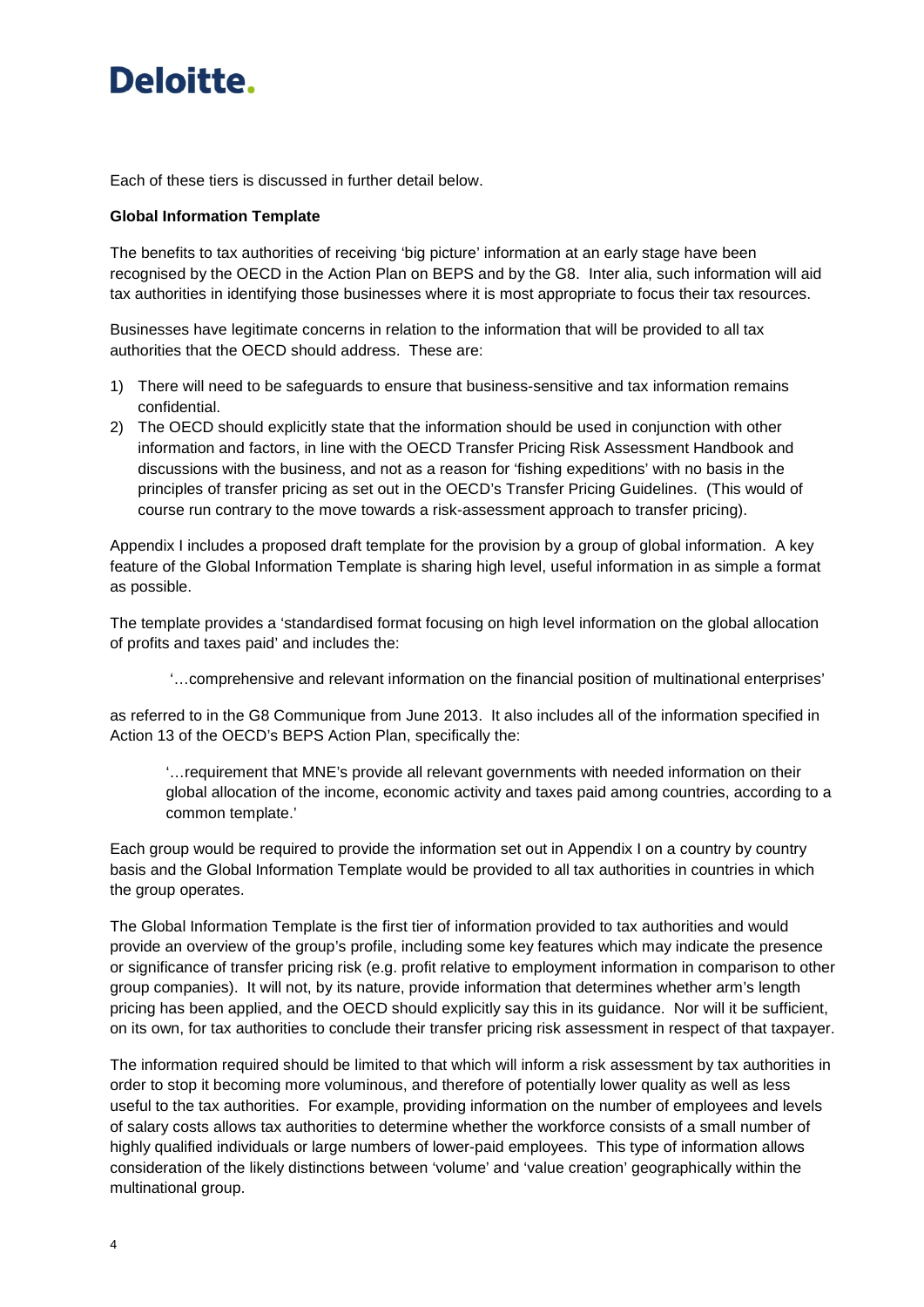Information provided in the Global Information Template may be based on unaudited data that the business already has available, and should not be required to include consolidation adjustments or reconciliation to statutory accounts (to do so would not assist with providing useful information as intercompany amounts would be eliminated, and would also place an unacceptable additional administrative burden on businesses). In addition, the common template approach should allow for straightforward, practical adaptations of existing business information, such as:

- Aggregation of entity or division results by country
- Divisional country by country information, where this is appropriate to an organisation's business model
- Rounding appropriate to the business's size
- Currency of the business's choosing
- No cross referencing to statutory accounts or tax returns.

Groups may wish to include information on the approach taken to prepare the information. This should be through tick box options where possible with an optional narrative box to describe the reason for any variations. Please see Appendix I for a draft illustration.

Some flexibility should be allowed for groups to optionally present information in a way which mirrors their business model and which would be useful to tax authorities. This may include the option to aggregate on a divisional basis first, perhaps with a further information page aggregating the divisions. Whilst this would mean that a tax authority may see information on 5 divisions in their country, this may be more useful than a global approach alone. The approach taken should be documented on the Global Information Template.

The Global Information Template should also include a voluntary narrative box to include additional useful information the group may wish to disclose. This would include any further details which would assist the tax authority to understand the compulsory information provided. Examples might be comments on key value drivers within the global business, existing or in-negotiation Advance Pricing Agreements or any other relevant information. This information should be limited to a maximum of a pre-determined box on the form (we suggest half a page of A4) and no supplementary pages should be included. This will ensure taxpayers are not tempted to 'swamp' tax authorities with information (one of the challenges expressed in relation to current transfer pricing documentation requirements) and also will limit individual tax authorities seeking unilaterally to extend the information to be provided beyond that agreed by the OECD.

For practical reasons, the template should be completed in either English (in practice the common language of global business) or in a local language for each country page at the option of the taxpayer. Given the use of numerical data and the common template, this is unlikely to cause significant problems.

It is also perhaps appropriate to consider excluding from the Global Information Template small multinationals, for whom the administrative burden would be greatest. One option here is to use the European Union definitions of small and medium-sized entities, exempting such groups from the requirements, which is already used in tax legislation within the European Union.<sup>[1](#page-4-0)</sup>

Given its purpose, the information provided in the Global Information Template should not, of itself, be subject to detailed audit by individual tax authorities but should be seen as a tool to aid their understanding of the group as a whole. The limitation on a tax authority's ability to audit this information on a standalone basis should be expressed in the OECD's guidance. That said, there is a balance here with ensuring that an organisation's information is appropriately expressed and delivered, and our

Ę

<span id="page-4-0"></span> $1$  Annex to Commission Recommendation 2003/361/EC of 6 May 2003 (concerning the definition of micro, small and medium-sized businesses).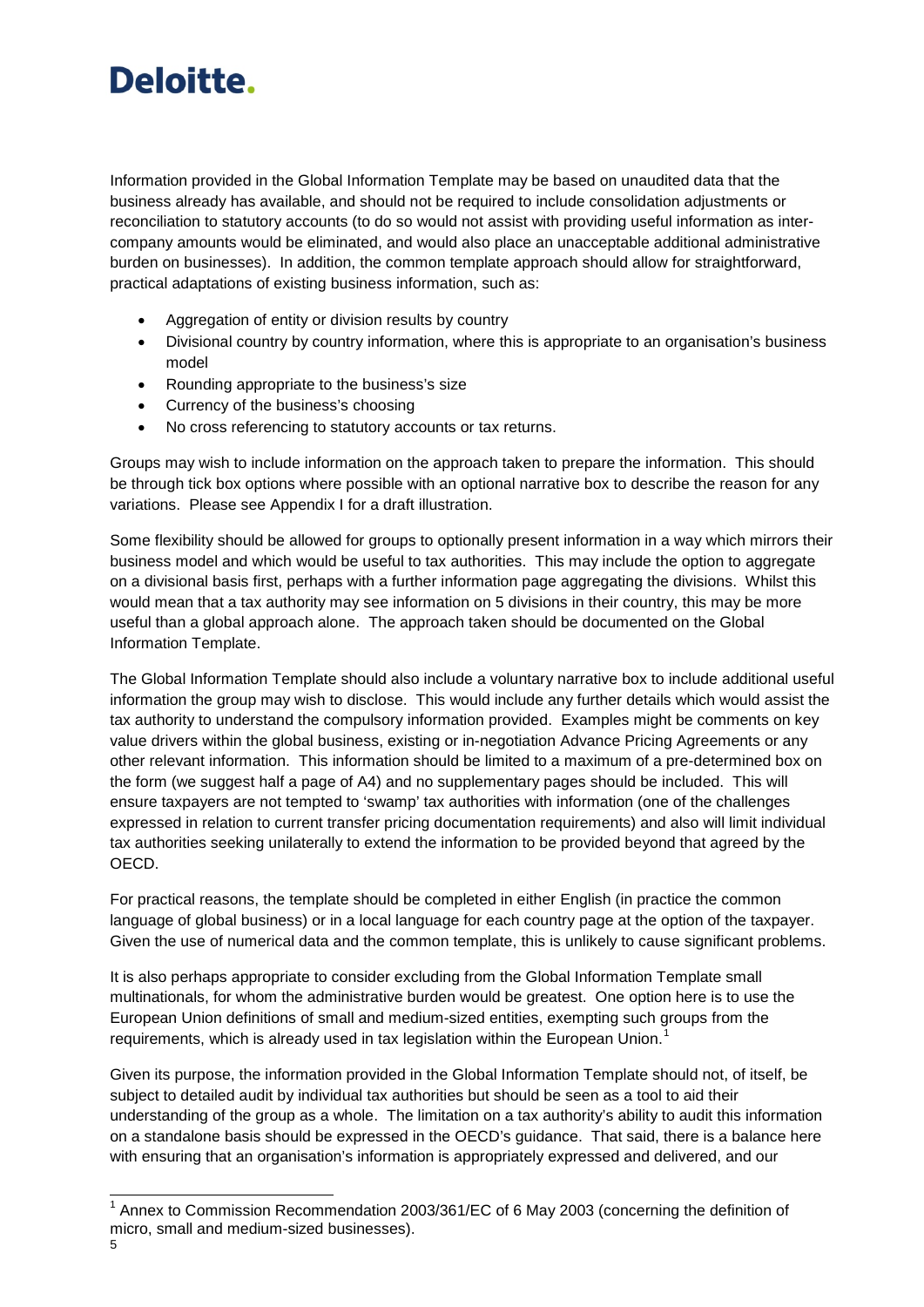suggestion is that for practicality this should be the responsibility of the tax authority of the country of the head office.

It is also important that the provision of a Global Information Template should not be a replacement for dialogue between business and tax authorities but should aid tax authorities' ability to raise the most relevant questions in these discussions. Where a tax authority conducts such a risk assessment and decides that it needs further information on the transfer pricing of an entity operating within its borders, it can request that a taxpayer submit their contemporaneous documentation in the form of the 'Transfer Pricing File', discussed below. The tax authority may then decide that it is satisfied, or may proceed with an audit where it considers there to be tax at risk.

The benefits for developed countries of simplicity and 'big picture' will apply equally for developing countries. However, we note that the Global Information Template information cannot be treated as a substitute for capacity building in developing countries in respect of transfer pricing and auditing.

#### **Transfer Pricing File**

#### **Overview**

Following on from the BEPS Action Plan focus on the provision of useful global information in a common template, and taking into account the emphasis in the BEPS Action Plan on the cost to business, a draft 'Transfer Pricing File' is set out at Appendix II.

The Transfer Pricing File is the second tier of information that can be provided on request to tax authorities in respect of entities operating within its borders. It is a simplification of the current 'contemporaneous documentation' that is required in most countries, designed to provide useful information in a common format in as practical and manageable a way as possible.

The information will include:

- transactions entered into with related parties, including volume and name and country of the other party
- a summary functional analysis in respect of the transactions
- selection of the most appropriate transfer pricing method and rejection (with evidence) of other methods
- economic analysis, including the resulting pricing considered arm's length.

#### **Consistent format**

We have included at Appendix 2 an example of how the Transfer Pricing File might look.

A key feature of the Transfer Pricing File is providing useful information in respect of the work undertaken to determine arm's length pricing in as simple a format as possible. This approach allows tax authorities to review the transfer pricing analysis quickly and easily, without committing significant resource to reviewing and analysing overly-detailed and lengthy reports.

The underlying work supporting the analyses (e.g. notes of functional analysis interviews, detailed search material including the reasons for rejection or inclusion of search results) undertaken by the business would not be provided to tax authorities as part of the Transfer Pricing File at this stage but would of course be available on request as part of an audit. Tax authorities can use the information provided in the Transfer Pricing File to determine whether it is necessary to review the underlying data as part of a formal audit and/or to identify the key questions to ask during the audit. This would also include general business information such as invoices, costs marked up, etc.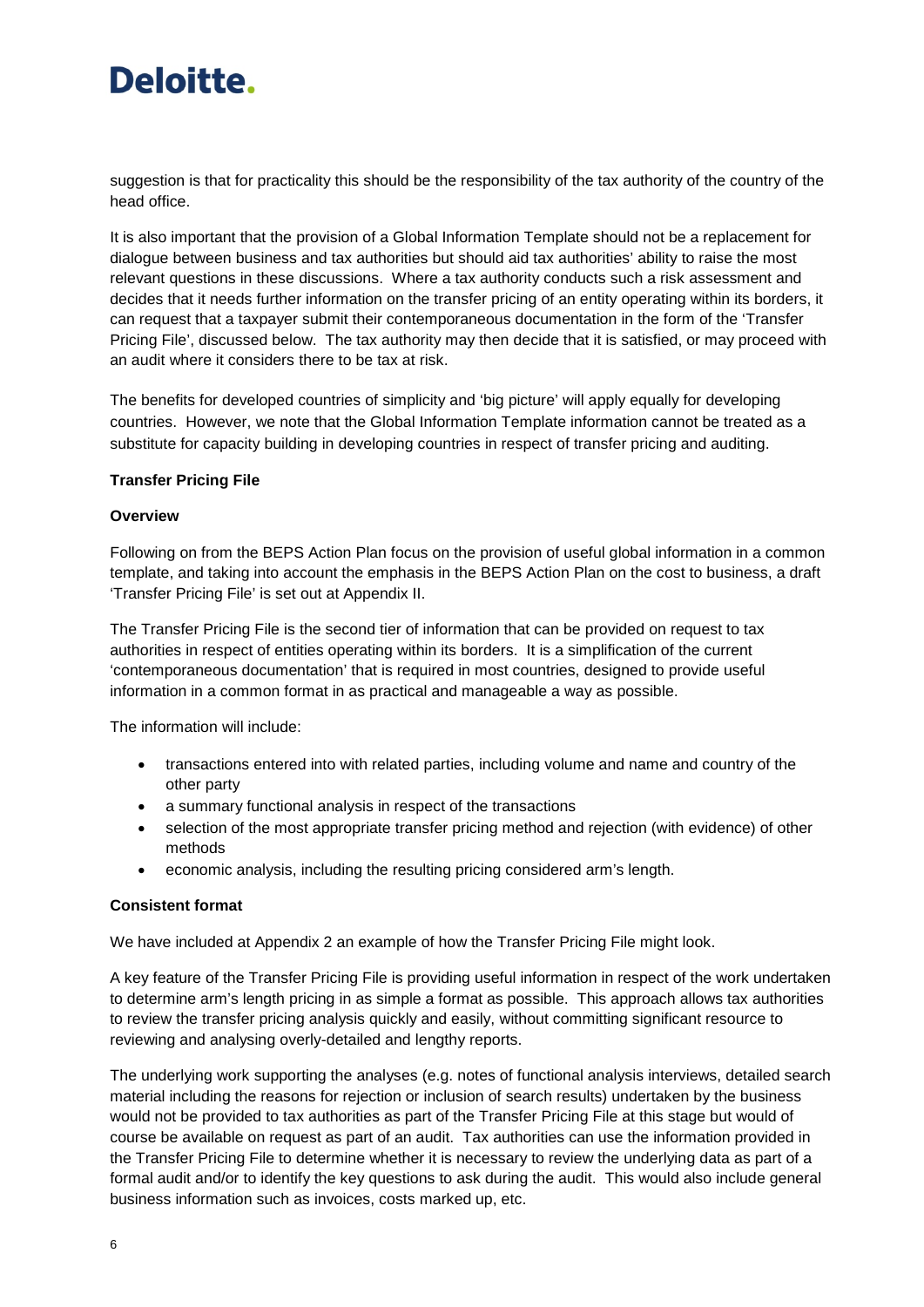In order to ensure the list of country specific information to be included in the Transfer Pricing File is appropriate and useful further work should be undertaken to review the information currently used by tax authorities. Any survey should identify the information tax authorities find most useful and the purpose for which that information is used. Information which is currently provided by taxpayers but which is not useful to tax authorities should also be identified.

#### **Common template**

A universally accepted format for providing tax authorities with an overview of the transfer pricing work undertaken would simplify the documentation preparation process for businesses and reduce costs. A common template should effectively allow taxpayers to replicate the majority (if not all) of information in relation to that transaction. As set out above, the advantage for tax authorities is the consistency of information that will reduce 'gaps' and allow for easier discussions should disputes reach Mutual Agreement Procedures. It may also be of assistance if joint audits in the area of transfer pricing become more common.

The format of the file will however need to be sufficiently flexible to be useful depending on the industry and type of business. A 'tick-box' approach is unlikely to be workable or appropriate, but guidance for tax authorities and local requirements will go a long way to ensuring the cross-border nature of transfer pricing is reflected.

The White Paper does not, at this stage, provide any assurance that local country documentation can be simplified or standardised. It will be essential for this to be dealt with by the OECD in the suggested handbook for tax authorities on documentation if business's compliance burden is to be appropriately reduced, as, in our experience, this is where costs rise disproportionately to the usefulness of information. This is discussed further in relation to the masterfile concept below. This will require some pragmatism and reasonableness to ensure it meets all needs. For example, the transfer pricing file for each entity should be prepared and held in the language of the taxpayer's choosing. If a tax authority requests the file, then a period should be allowed for translation, at the taxpayer's expense, of say 45 days if the tax authority is unable to review the file without translation. This will ensure that costs are incurred only where necessary. It would also be helpful if the OECD were to explicitly set out in its guidance that it is acceptable for transfer pricing searches to be refreshed every three to five years in most cases, with exceptions where there have been significant business or market changes that may affect pricing. Any requirements for more frequent searches are, in practice, a cost burden rather than a relevance to intercompany prices.

#### **Focus on most useful information**

The White Paper acknowledges that excessive information requirements can reduce the usefulness of the information gathered and may result in relevant information being swamped by other details, which is helpful to neither tax authorities nor taxpayers. This concern is valid, particularly given that transfer pricing regimes are now in place in almost all countries, and transfer pricing documentation requirements have not kept up with the pace of this growth.

A co-ordinated approach will, in the long term, provide the best answer here, allowing focus of resources by all concerned on the technical analysis, and the OECD is best placed to persuade countries that this is something that will aid transfer pricing compliance rather than hinder it. In respect of some countries, the burden of transfer pricing compliance has become so significant that other countries have been able to make themselves more 'attractive' in terms of tax competition, particularly by offering rulings or unilateral Advance Pricing Agreements. As one of the aims of the BEPS project is to 'level the playing field', a common approach and appropriate guidance from the OECD on documentation could have a beneficial effect, and for this reason we ask the OECD to discourage outliers from the common approach.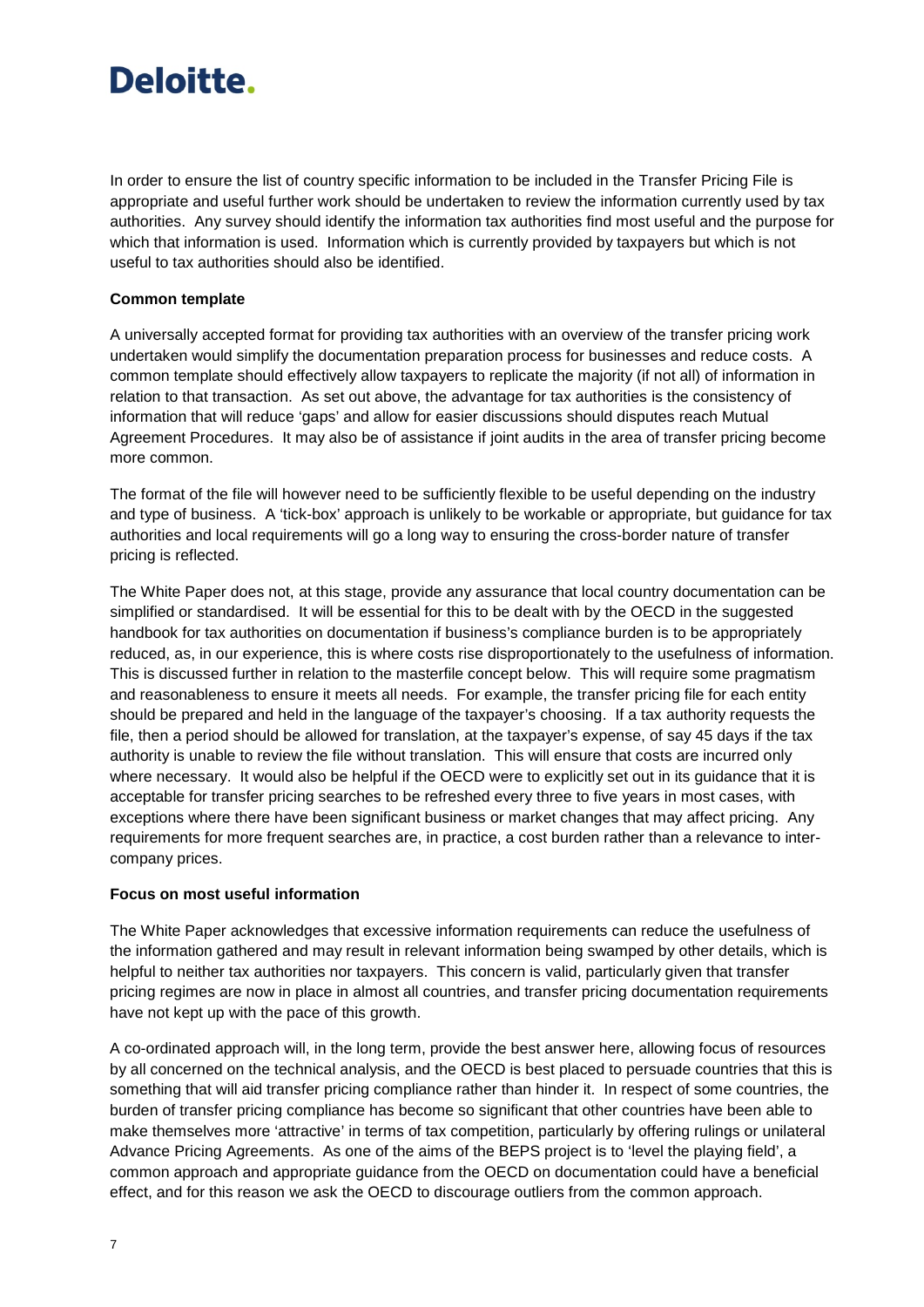In addition, a simplified approach to transfer pricing documentation may promote cross border trade by reducing administrative costs, particularly where these disproportionately affect small businesses.

Of course, tax authorities will retain their rights to request further information as part of an audit where there is a need e.g. in respect of specific transactions where there is a high level of risk, where the taxpayer has a history of poor compliance, etc. The simplified file concept is designed to give an appropriate level of useful information that will, in some cases but not all, be sufficient.

#### **Alternative: global or regional masterfile**

The White Paper proposes a global documentation package which includes the provision of a global masterfile setting out information relevant to all countries.

In some cases a masterfile, on a global or regional basis, can be useful, but this will depend on the taxpayers' business and transactions. For example, some taxpayers may operate in a similar manner in entities in many countries, and a masterfile would provide an appropriate and helpful way of analysing and pricing the transactions concerned, on a regional or perhaps global basis. In other circumstances, the businesses in different countries may function in entirely different ways, such that a masterfile would increase costs without adding value. For these reasons, any masterfile concept should be optional for the taxpayer and an alternative to providing individual entity Transfer Pricing Files.

It is also important to note that although the theoretical benefits of a centralised documentation approach are attractive, experience in the European Union has shown that the levels of localisation required often results in businesses producing several sets of information (sometimes more than for separate local entity documentation). This increases costs significantly and is one of the reasons for the relatively low take-up of the European masterfile option. Many of the localisation requirements are necessary to meet strict local documentation rules in terms of format and content, and do not enhance the local tax authorities' ability to understand the transfer pricing analysis nor influence the transfer pricing outcome. (This is not to suggest that relevant market information and/or adjustments in relation to the pricing of transactions should be ignored). This issue may be addressed by using the approach for the Transfer Pricing File as set out above, focussing on useful, relevant information. Appendix IV sets out some examples of where localisation requirements cause excessive additional costs for taxpayers under the current masterfile system applicable in the European Union.

The White Paper sets out a comprehensive approach, which does not appear to aid simplification. Any masterfile option should focus on appropriate, relevant, information as set out in relation to the Transfer Pricing File. A masterfile approach should remain optional given the significant risk that it will become an additional cost for businesses without any benefit to tax authorities, disproportionately affecting some businesses with many varied transactions. The White Paper discusses the use of a 'masterfile' concept on a global basis, drawing on experiences of regional approaches including the Code of Conduct on Transfer Pricing Documentation for Associated Enterprises in the European Union, the Pacific Association of Tax Administrators Documentation Package and the International Chamber of Commerce. However, this is unlikely to be appropriate for all or even the majority of large businesses given divergent transactions, and therefore guidance should make clear that this should be used in appropriate cases, which may be regional or divisional rather than global.

#### **Tax authority audit**

The ability of tax authorities to obtain the information needed in respect of the facts of a specific transaction will of course be preserved. Taxpayers should recognise that a common and simplified approach to documentation does not shelter them from being asked for further information. Instead, it places the emphasis on a self-assessment of liability basis, consistent with the OECD's guidance for tax authorities to take a risk-based approach to audits. A successful system will allow tax authorities to make better informed judgments when determining which cases to review and what questions to ask. In 8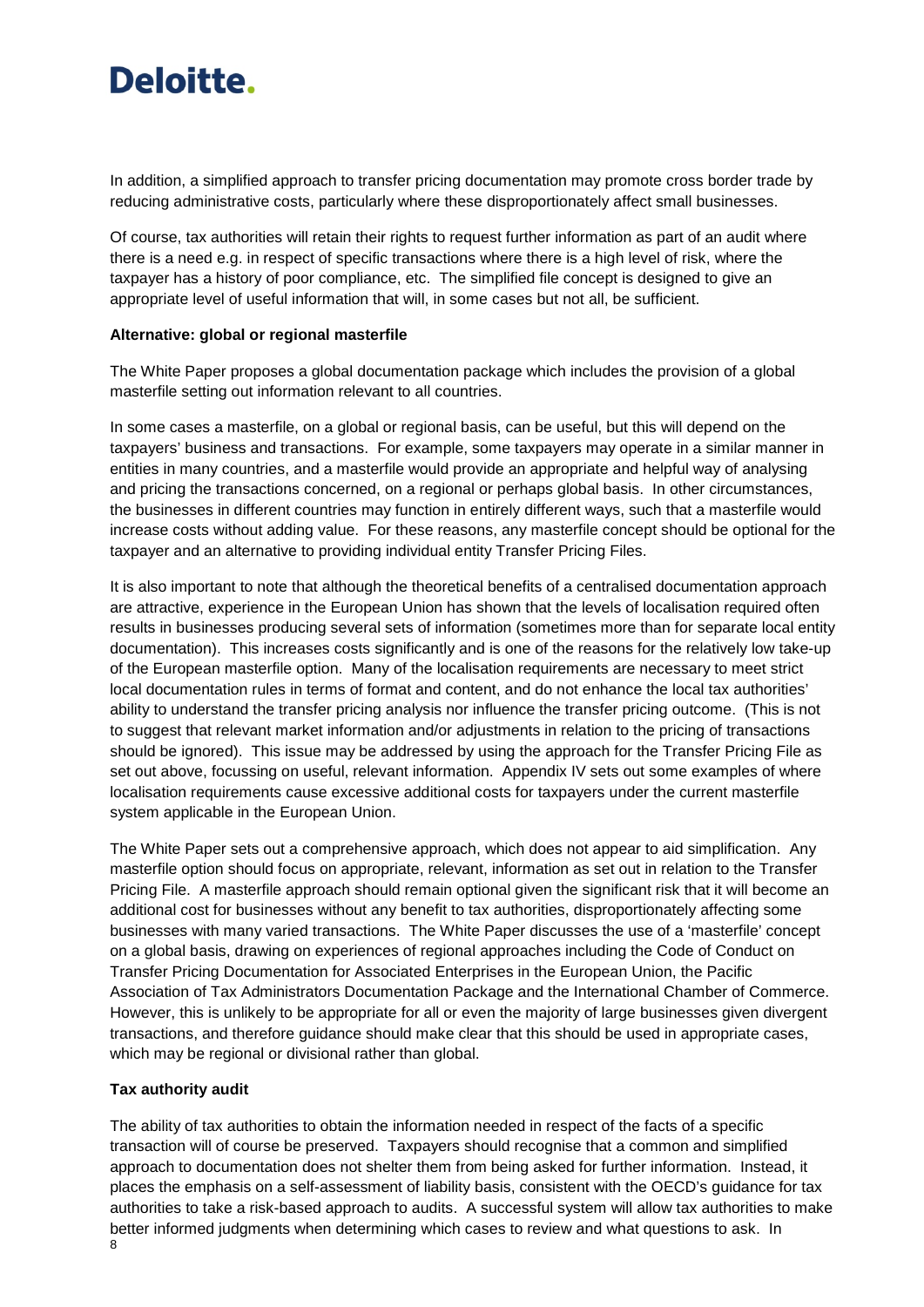

addition, clear presentation of only relevant information may lead to a reduction in the number and length of transfer pricing audits.

Emphasis should continue to be placed on the need for efficient and timely communication between tax authorities and multinationals, at both the risk assessment and audit stages. Perceived anomalies may be readily explicable by those responsible for transfer pricing and tax compliance, which could prevent prolonging unfruitful audits or cases where adjustments are reversed under Mutual Agreement Procedures.

There is also the question of joint audits, which are currently rare even in relation to transfer pricing, but which may become more straightforward where there is commonality of approach to documentation.

If you wish to discuss any of the points raised in this letter, please do not hesitate to contact either me [\(bdodwell@deloitte.co.uk\)](mailto:bdodwell@deloitte.co.uk), or Alison Lobb [\(alobb@deloitte.co.uk\)](mailto:alobb@deloitte.co.uk).

Yours faithfully

Bill Jochel

**W J I Dodwell Deloitte LLP**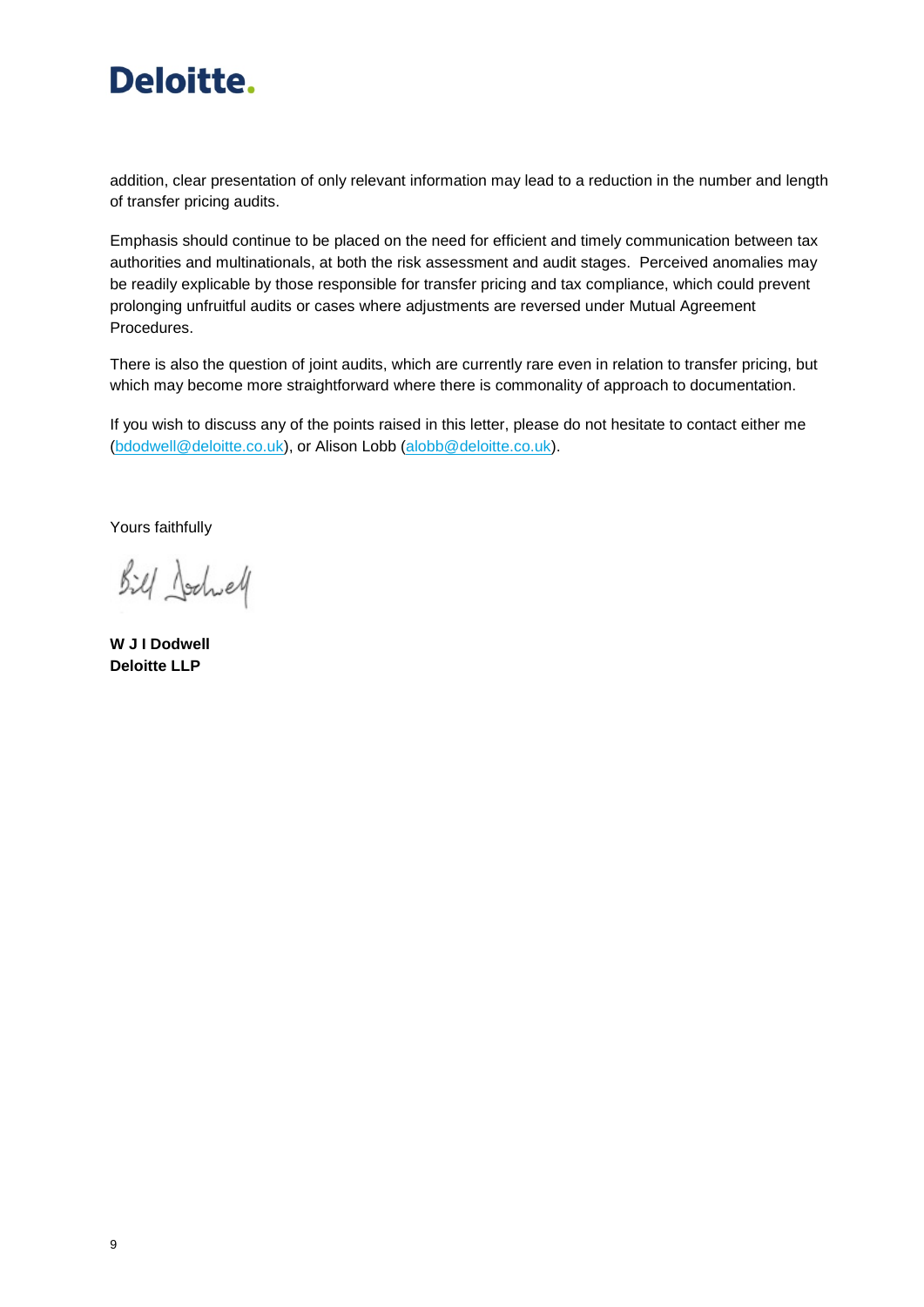

### **Appendix I – Global Information common template example**

| <b>COMPULSORY INFORMATION - INDEX PAGE</b> |                 |                   |  |  |  |  |  |
|--------------------------------------------|-----------------|-------------------|--|--|--|--|--|
| <b>Group name</b>                          |                 | Period            |  |  |  |  |  |
| <b>Currency</b>                            |                 | <b>Rounded to</b> |  |  |  |  |  |
| <b>Country</b>                             | <b>Turnover</b> |                   |  |  |  |  |  |
|                                            |                 |                   |  |  |  |  |  |
|                                            |                 |                   |  |  |  |  |  |
|                                            |                 |                   |  |  |  |  |  |
|                                            |                 |                   |  |  |  |  |  |
|                                            |                 |                   |  |  |  |  |  |
|                                            |                 |                   |  |  |  |  |  |
|                                            |                 |                   |  |  |  |  |  |
|                                            |                 |                   |  |  |  |  |  |
|                                            |                 |                   |  |  |  |  |  |
|                                            |                 |                   |  |  |  |  |  |
|                                            |                 |                   |  |  |  |  |  |
|                                            |                 |                   |  |  |  |  |  |
|                                            |                 |                   |  |  |  |  |  |
|                                            |                 |                   |  |  |  |  |  |
|                                            |                 |                   |  |  |  |  |  |
|                                            |                 |                   |  |  |  |  |  |
|                                            |                 |                   |  |  |  |  |  |
|                                            |                 |                   |  |  |  |  |  |
|                                            |                 |                   |  |  |  |  |  |

*For each country listed above, fill out a copy of the supplementary country specific form and submit with this index page.*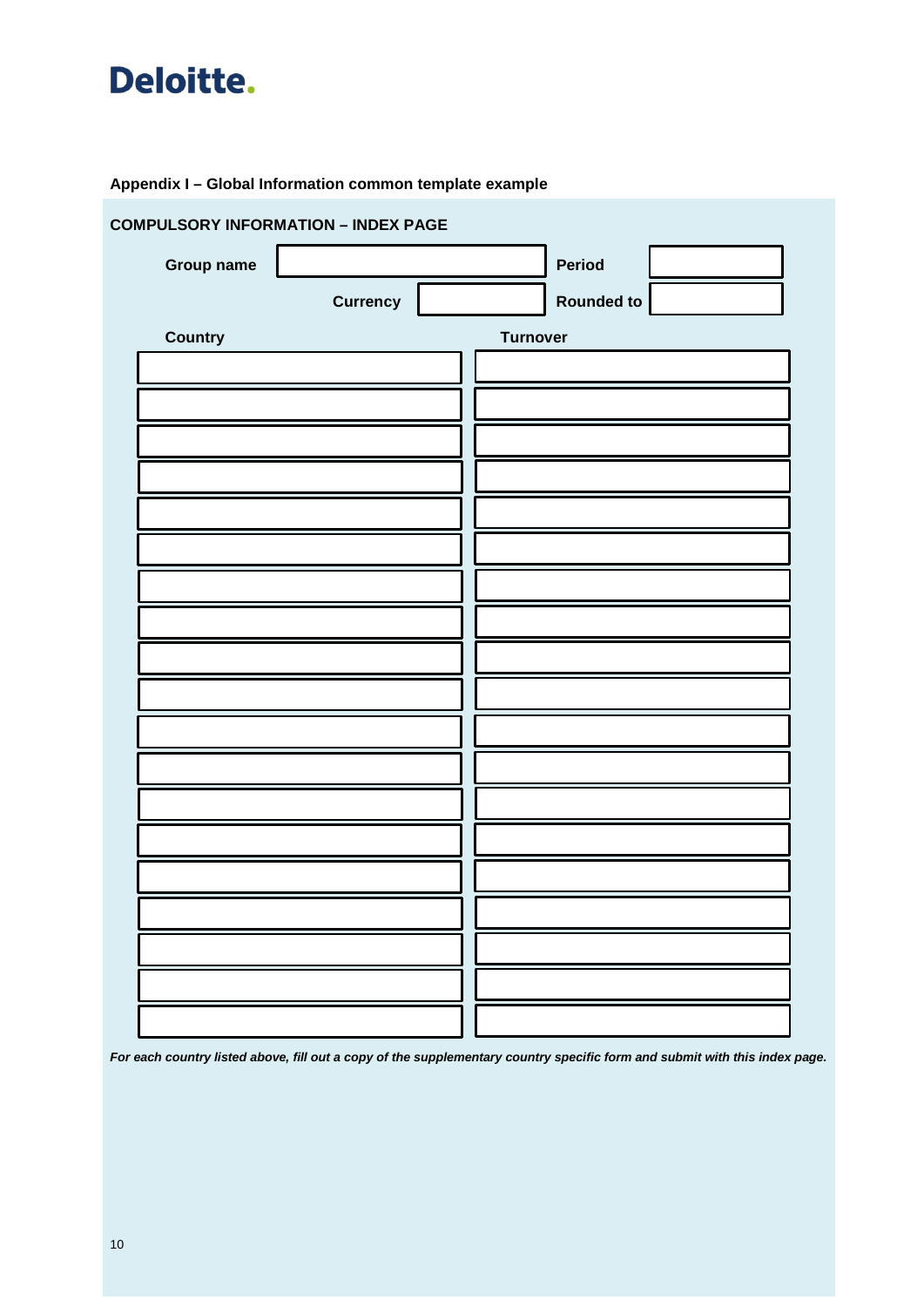#### **Appendix I – Global Information common template example**

| <b>COMPULSORY INFORMATION - [COUNTRY]</b> |                                                                                         |                   |  |  |  |  |
|-------------------------------------------|-----------------------------------------------------------------------------------------|-------------------|--|--|--|--|
| <b>Group name</b>                         |                                                                                         | <b>Period</b>     |  |  |  |  |
|                                           | <b>Currency</b>                                                                         | <b>Rounded to</b> |  |  |  |  |
| 1.                                        | Sales/Turnover                                                                          |                   |  |  |  |  |
| 2.                                        | <b>Profit Before Tax</b>                                                                |                   |  |  |  |  |
| 3.<br>Cash tax paid                       | (Include tax paid in relation to permanent establishments)                              |                   |  |  |  |  |
| <b>Employee details:</b><br>4.            |                                                                                         |                   |  |  |  |  |
| a.                                        | <b>Number of employees</b>                                                              |                   |  |  |  |  |
|                                           | b. Salary costs (including bonuses)                                                     |                   |  |  |  |  |
| 5.                                        | Please confirm the source and approach in preparing the data included above:            |                   |  |  |  |  |
| a.                                        | <b>Local statutory accounts</b><br><b>Management accounts</b><br>Other (please specify) |                   |  |  |  |  |
| b.                                        | Aggregation of data from legal entities<br>Other (please specify)                       |                   |  |  |  |  |
| C.                                        | Any further comments - e.g. aggregation/disaggregation of divisional<br>businesses      |                   |  |  |  |  |
|                                           |                                                                                         |                   |  |  |  |  |
| 6.                                        | List of legal entities included                                                         |                   |  |  |  |  |
|                                           |                                                                                         |                   |  |  |  |  |

### **VOLUNTARY INFORMATION**

#### **7. Further information**

*Please include any further details which you consider would assist the tax authorities in their understanding of the compulsory information provided e.g. value drivers for the business, Advanced Pricing Agreements, divisional differences etc.*

*Information should be limited to this page and no supplementary pages should be included.*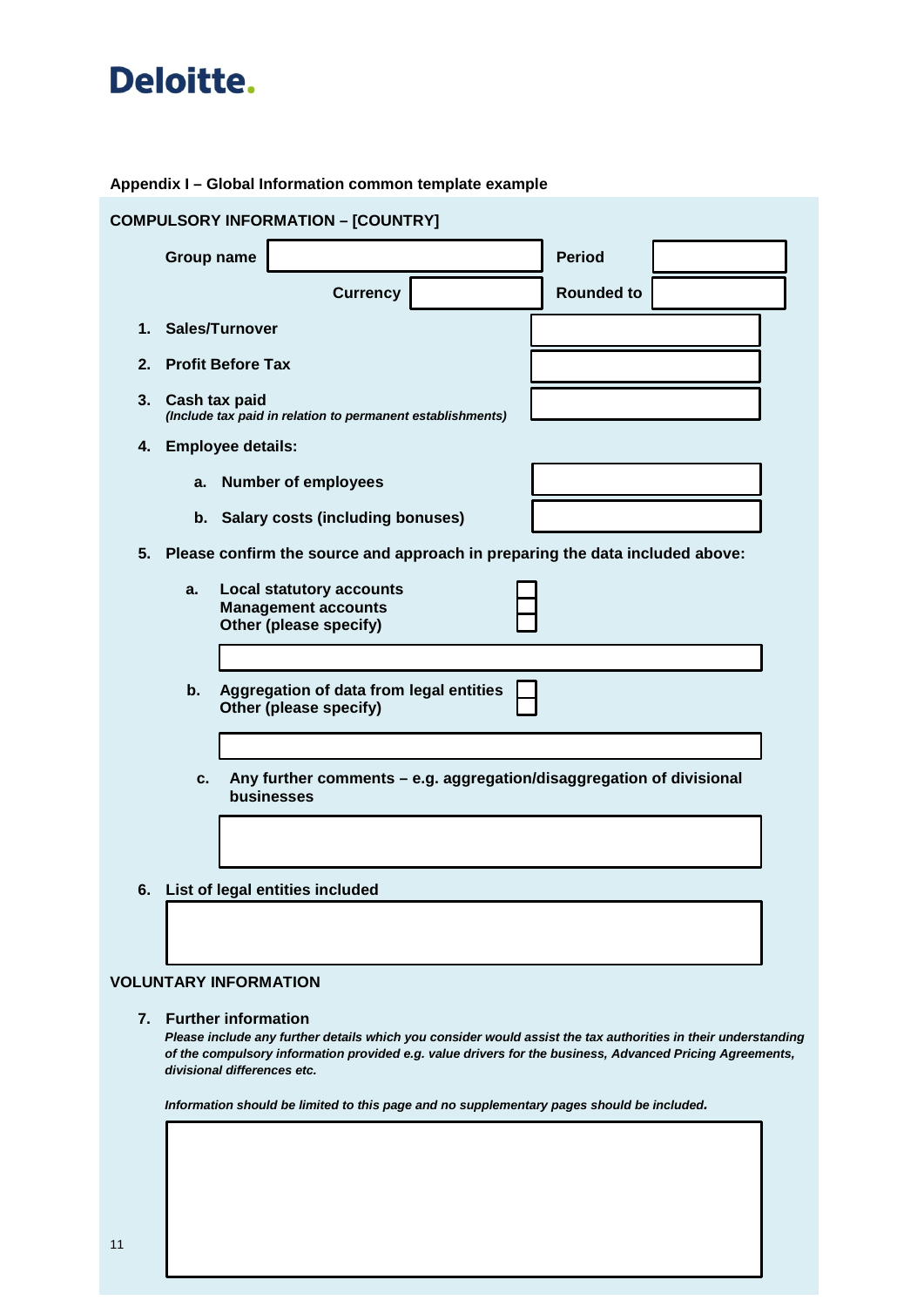

### **Appendix II- Transfer Pricing File**

#### COMPULSORY INFORMATION

- 1. Entity name.
- 2. Territory of residence.
- 3. Accounting period.
- 4. List of transactions the entity has entered into with related parties, including:
	- a. volume;
	- b. value; and
	- c. location of the related party for each transaction.
- 5. Summary of the work performed to determine the arm's length price for each of the identified transactions, including:
	- a. Functional analysis in respect of:
		- i. People functions;
		- ii. Assets;
		- iii. Risks.
	- b. Selection of the most appropriate transfer pricing method;
	- c. Reason for rejection of other methods;
	- d. Economic analysis including summary of search strategy, comparable data set and arm's length price.
- 6. A list of safe harbour agreements entered into in respect of the transactions outlined above, including unilateral safe harbour agreements with the jurisdiction of the counterparty to the transaction.
- 7. A list of Advance Pricing Agreements entered into in respect of the transactions set out above including unilateral Advance Pricing Agreements with the jurisdiction of the counterparty to the transaction.

#### VOLUNTARY INFORMATION

8. Further information

*Please include as an Appendix any further details which you consider would assist the tax authority to understand the information provided.*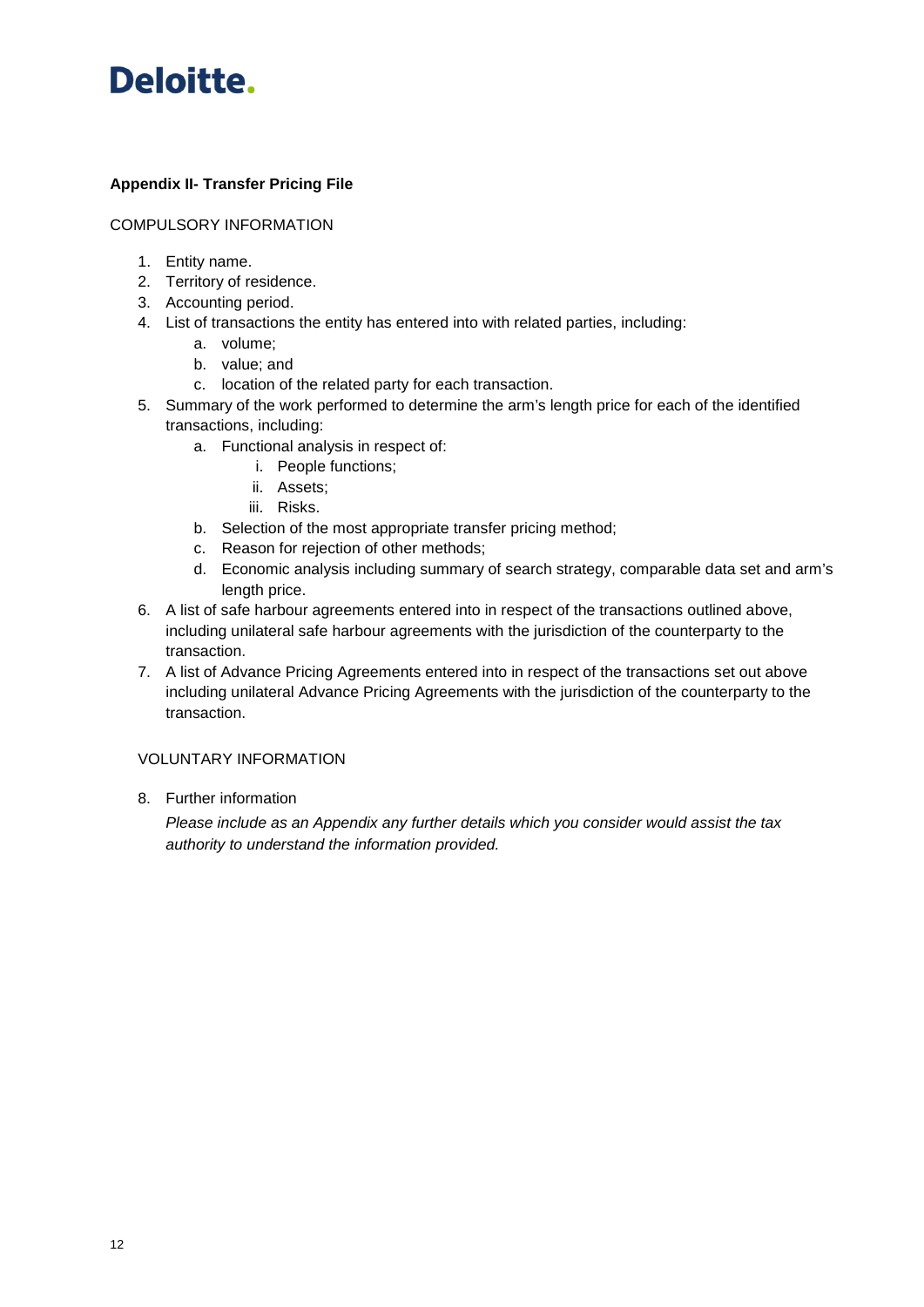

#### **Appendix III- Transfer Pricing Global or Regional Masterfile**

#### COMPULSORY INFORMATION

- 1. Entity Name
- 2. Territory of residence
- 3. Accounting period.
- 4. List of transactions the entity has entered into with a related party, including:
	- a. volume;
	- b. value; and
	- c. location of the related party for each transaction.
- 5. Why is the masterfile appropriate for [Local entity and country]? *Please include details as to the suitability of comparables.*

*Please attach the sections of the Masterfile which are relevant to the transactions set out above.*

- 6. A list of the Masterfile sections included.
- 7. A list of safe harbour agreements entered into in respect of the transactions outlined above, including unilateral safe harbour agreements with the jurisdiction of the counterparty to the transaction.
- 8. A list of Advance Pricing Agreements entered into in respect of the transactions set out above including unilateral Advance Pricing Agreements with the jurisdiction of the counterparty to the transaction.

#### VOLUNTARY INFORMATION

*Please include as an Appendix any further details which you consider would assist the tax authority to understand the information provided.*